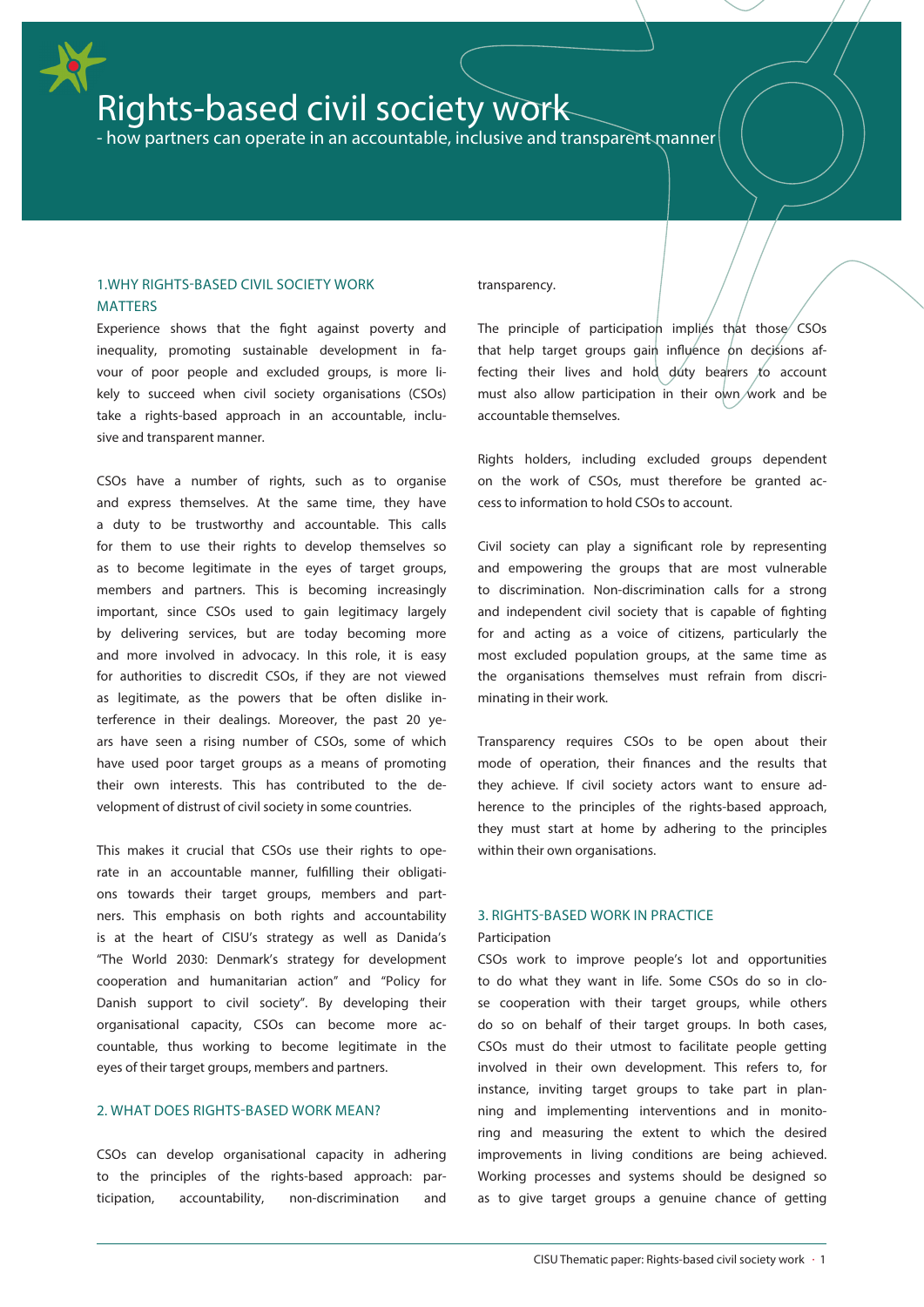involved and knowing how far implementation has advanced. Many problems affecting people's living conditions are so comprehensive and complex that the best way to address them is often for CSOs to join forces in networks and alliances.

# Accountability

Accountability describes the responsibility to respond that is undertaken by a person or an organisation when others put their trust in them (give them a mandate). For instance, a board is accountable to the rank-and-file members who elected it, while the management has to report to the same board. For accountability to work, those reported to must be capable of understanding what is reported. And if errors or omissions are detected, those reported to must be able to invoke consequences. For example, the members of a CSO should receive the board's report on time and in a language that they understand, and if they are dissatisfied with the board's efforts, they should be able to elect a new one.

Accountability can be perceived as consisting of four dimensions:

# Upward accountability – to donors

Upward accountability often draws the most attention and energy, referring to the CSO's reporting to any do-

nors, the management's reporting to its board, employees' reporting to the management, etc. Power relations between these levels tend to cause much energy to be invested in this effort, since the level above has the option of imposing sanctions if reporting fails to be carried out satisfactorily.

#### Outward accountability (mutual) – to partners

Outward accountability describes a genuinely mutual relationship, involving a shared responsibility within a well-defined field. When talking about CSOs, this typically refers to the relationship with partners and other CSOs working in the same area, geographically or thematically, or with which cooperation takes place, e.g. through networks or alliances. A special form of mutual accountability takes place in CISU-funded interventions, where partners must hold each other mutually to account by means of both the Danish and the partner CSO reporting to one another.

#### Inward accountability – within the organisation

In a CSO with solid internal relations of accountability, the risk of fraud and corruption is low. Inward accountability refers to relations between the various levels within a CSO. Good inward accountability tends to be characterised by a high degree of internal information exchange, as well as mutual understanding and respect for the roles and responsibilities of the vari-

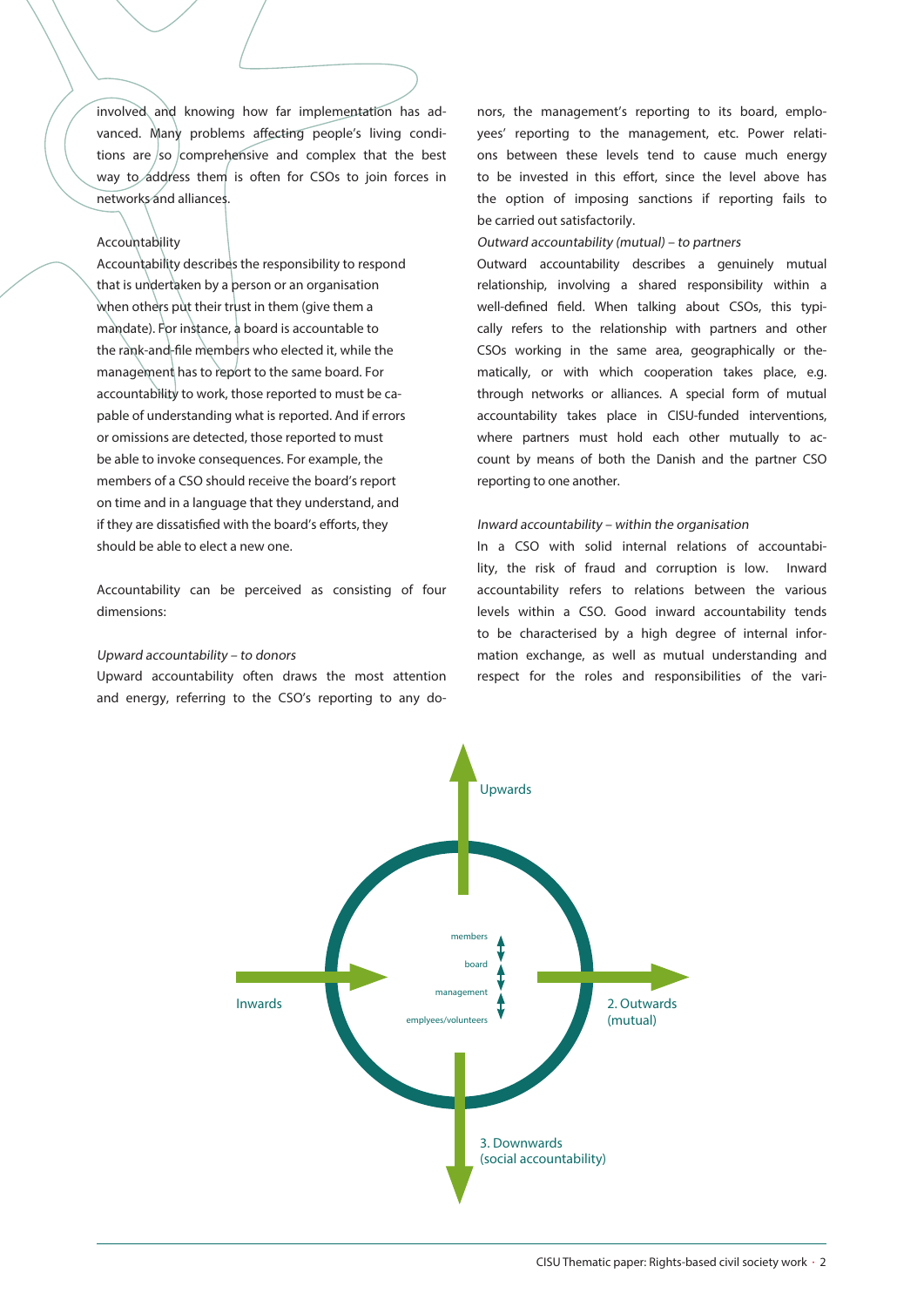ous levels. This includes ways for powerful persons to be held accountable and, for example, statutes laying down how powerful persons could be replaced.

#### Downward accountability – to target groups

Where accountability also runs downwards to target groups, it fosters a sense of mutuality which matches the perception that duties are accompanied by rights. For example, when poor people invest their time and energy in a CSO which involves them in an intervention, they are entitled to expect the organisation to live up to its responsibilities, enabling them to hold the organisation to account, e.g. by means of participation, information-sharing and complaints mechanisms.

#### Non-discrimination

Since human rights are universal, they apply to all people regardless of gender, faith, race, ethnicity, political persuasion and sexual orientation. This means that CSOs, in their planning, implementation and monitoring of activities, must be inclusive and not discriminate against particular groups. This requirement takes on even greater importance given that CSOs often work with vulnerable and excluded population groups.

In addition to working in a non-discriminatory fashion, civil society has a special role to play by representing and empowering those groups that are most exposed to discrimination. In some cases, promoting the rights of vulnerable groups calls for favouring certain categories of people. Here it must be kept in mind that such special treatment can be perceived by other groups as discrimination. This makes it important to openly explain the reason for this favourable treatment and how it aims to ensure that vulnerable groups may enjoy exactly the same rights as other citizens.

#### Transparency

Transparency is about allowing openness and taking the initiative to inform about decision-making processes, actions and results, and, through financial reporting, to make known what resources are at hand, how much of these are spent and in what manner in order to achieve what. Such underpinnings serve to make governing bodies and managers act in accordance with what has been agreed in a transparent and understandable manner, so that they pursue the interests of members and target groups, and not their own.

Ensuring transparency in one's organisation may entail, for example, addressing issues such as:

Guidelines, plans and targets for the CSO's work which are known by all stakeholders.

The board's presentation of budgets and accounts to members.

Members (and possibly other stakeholders) having the capacity and knowledge to understand what they are looking at, e.g. qualifications needed to understand budgeting, accounts, outputs and indicators.

In some countries, a legal framework is in force for CSOs, which upholds transparency and combats corruption (e.g. publication of audited accounts and annual reports, published lists of board members and managers, etc.). In other countries where the space for civil society is shrinking, it can be difficult for CSOs to make themselves publicly transparent without incurring persecution by the authorities. In such cases it is necessary, based on an understanding of the context, to attempt to work purposefully in favour of transparency.

#### 4. WITH THIS THEMATIC PAPER, CISU WISHES

TO PROMOTE that Danish development organisations and their partners take a rights-based approach to development.

When CISU's member organisations work with a rights-based approach, four fundamental principles all need to be in place before intervening in local conditions. Otherwise, the essential legitimacy\* will be found wanting. Of course, this applies both to the Danish organisation and to the local partner.

The four principles are:

• Participation: both members and users can get involved in the planning of your development and humanitarian work.

• Accountability: your work for the cause comes with responsibilities, and those affected by the cause can hold you to account.

• Non-discrimination: you cannot discriminate against particular groups.

• Transparency: you communicate openly and honestly. The persons affected by the development work perceive your organisation and partner as open, straightforward and accessible.